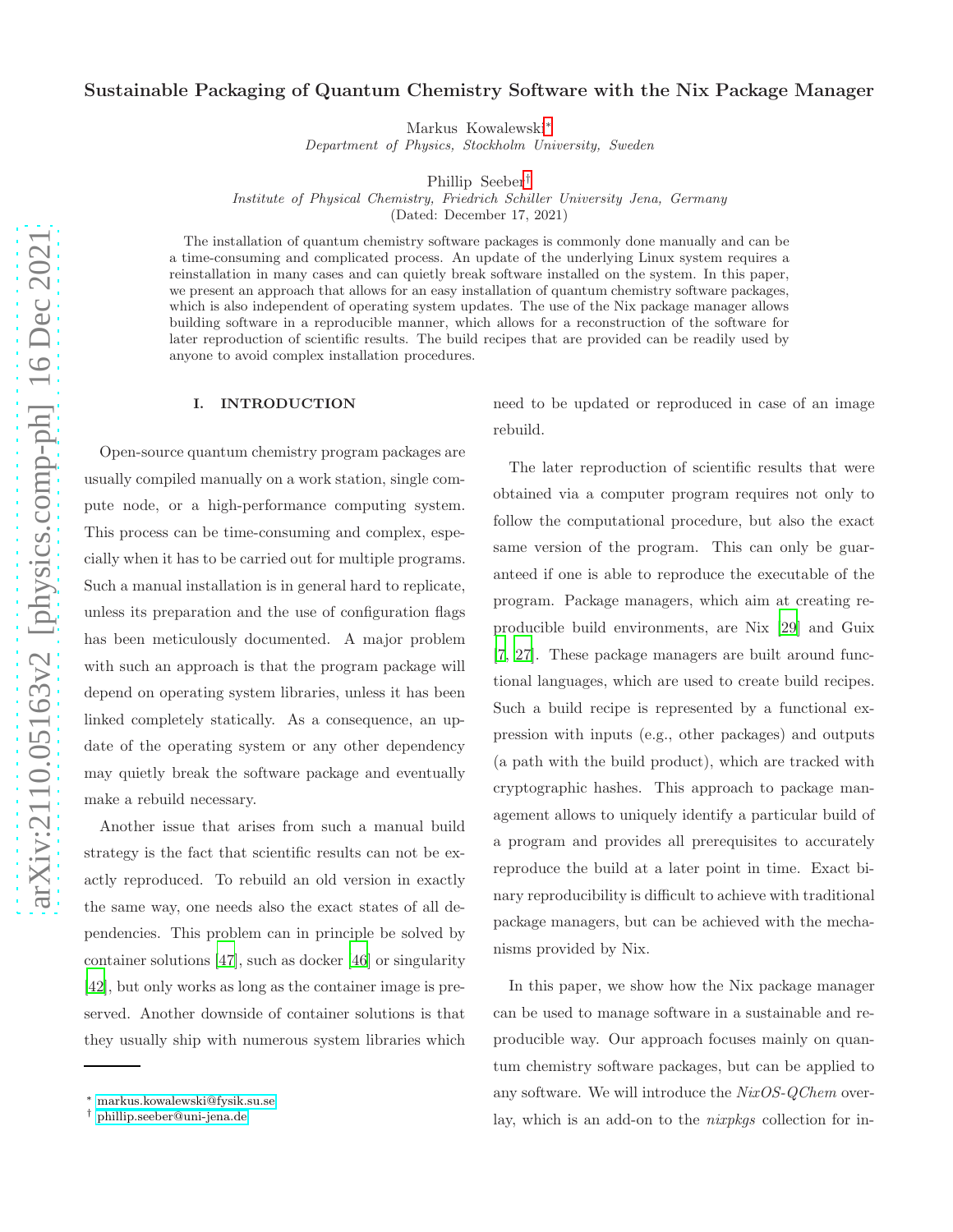tegrating quantum chemistry software into nixpkgs environment and providing optimized versions of the packages. The nixpkgs collection is a good starting point since it already provides  $\approx 60,000$  packages. The add-on repository provides more build recipes for open source and proprietary software packages.

The paper is organized as follows. In sec. [II](#page-1-0) we give a general overview of the Nix package manager and its features. In sec. [III](#page-2-0) we describe the approach to integrate quantum chemistry software packages along with a list of packaged software (sec. [III A\)](#page-4-0), followed by a set of examples in sec. [III B.](#page-4-1) In sec. [IV](#page-7-0) we discuss how our approach compares to other packaging methods.

# <span id="page-1-0"></span>II. OVERVIEW OVER THE NIX PACKAGE MANAGER

The Nix package manager [\[29](#page-11-0)] is built around the Nix functional language [\[10](#page-10-1)] and a set of packages can be represented by a set of functions, which eventually evaluate to file system paths. A build recipe is called a Nix expression in the Nix terminology. Such Nix expressions are functions that evaluate to derivations, which uniquely describe the build process. Nix expressions can have one or more inputs and one or more outputs. The inputs are commonly other packages that provide dependencies, such as libraries. The output is a path to a final build product, such as the binary files. The name of the output path is derived from a hash function over the derivation itself and all its inputs, which creates a unique path name.

The Nix package manager stores its packages (i.e., its output paths) under a fixed path in the file system, /nix/store, which is simply called the Nix store. Packages are not allowed to refer to dependencies outside the Nix store, thus avoiding dependencies with the system software. All builds that are stored in the Nix store are immutable and can not be changed after a build is completed, thus guaranteeing full stability of a given package.

The dependencies between Nix store paths are tracked in a local database for proper handling by the Nix package manager. Every package (and every variation of it) is stored under a unique path name. As a result, many versions or variations of the same package can be installed in parallel in the Nix store without interfering with the operating system's packages or interference between Nix store paths. Nix provides several mechanisms that allow for a user-friendly composition of the paths in the Nix store into an environment for individual users. Only a selected set of Nix store paths is projected into a user environment. Packages are either built on demand or downloaded from a binary cache, thus making the manual installation of a package unnecessary. No installation procedure by an administrator is thus necessary. This enables the end-user to use packaged software as well as to create their own builds.

Nix is, by design, a package manager which builds packages from source. If the output of a build is not available in the local Nix store or in a remote binary cache, it will be built from source. This means that if a dependency of a package changes, the package will be rebuilt and potential problems with the update are either avoided or uncovered.

Note that the Nix approach differs substantially from the use of containers, which only statically bundle dependencies but provide no further mechanism to update, rebuild and maintain the contents of a container.

The second important component, besides Nix, is the nixpkgs package collection [\[11\]](#page-10-2), which provides over 64,000 packages in the form of Nix expressions [\[16\]](#page-10-3) (including several quantum chemistry programs) and provides the basis for our work. The packages provided by the nixpkgs package collection are also available in form of binaries through a binary cache and thus do not need to be build from source by the end-user. This package set can be extended by the user with the help of overlays that allows us to add, modify, or replace packages. We will introduce NixOS-QChem overlay in sec [III,](#page-2-0) and show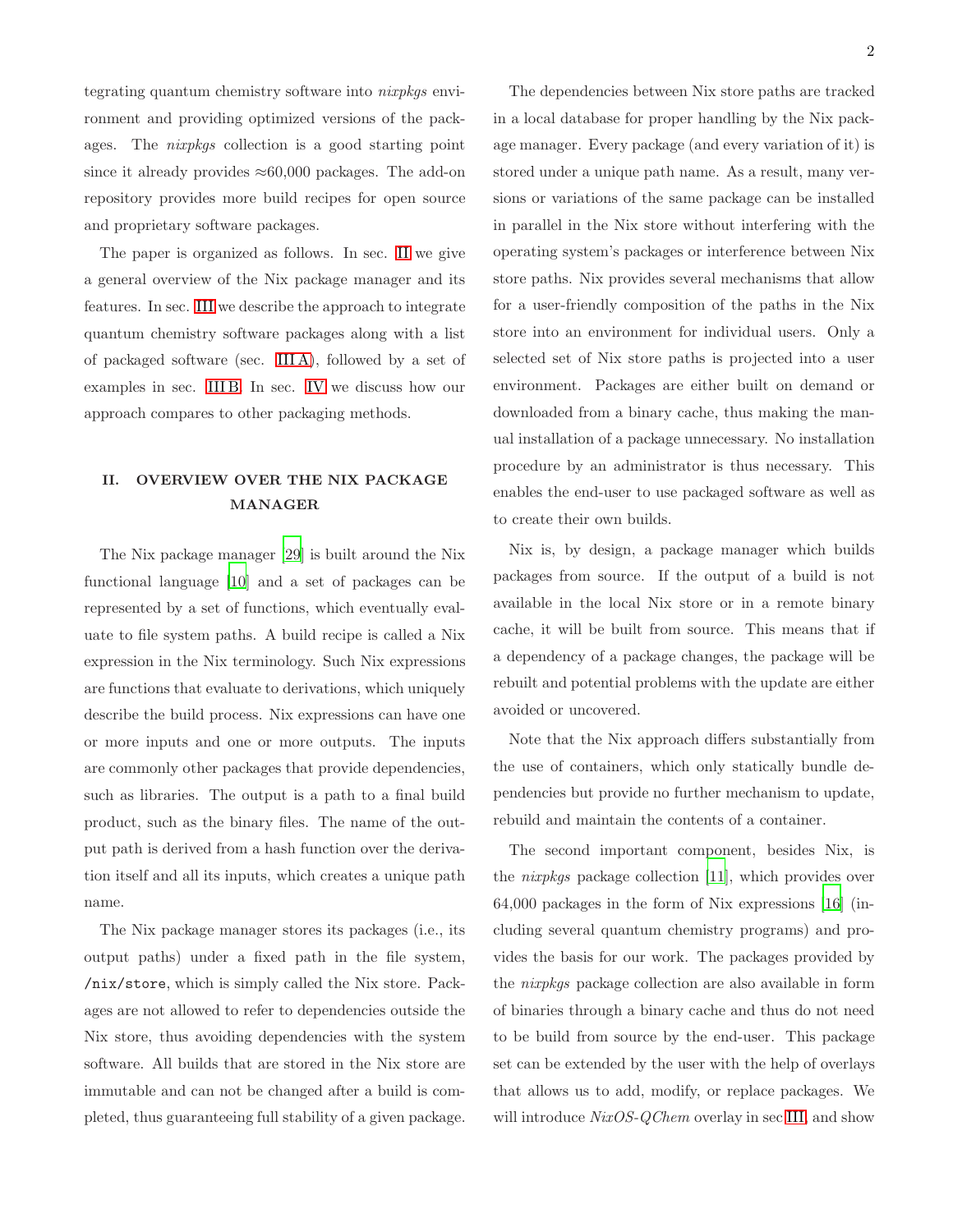how it is used to add and optimize packages.

## A. Nix in an HPC environment

In this section, we address the challenges that arise in a high performance computer cluster environment and how they can be addressed with Nix.

Environment modules [\[6\]](#page-10-4) are an approach commonly used by super computing centers and on scientific computer clusters to create on-demand environments for users. A module sets environment variables pointing to the requested package paths upon a module load <package> call. However, a significant shortcoming of this approach is that it does not track dependencies between modules or any dependencies with system libraries. As a consequence, even a minor system update, addressing only security updates, may silently break installed packages or software compiled by a user.

The Nix package manager explicitly addresses these shortcomings. Users can choose to build their own packages with Nix or use a centrally provided package set. These user builds are independent of the operating system's software or centrally installed packages. The immutability of the Nix store guarantees that a dependency on an existing package (Nix store path) can never be quietly replaced. This allows users to pin a package and all its dependencies to a fixed version, providing stability and reproducibility of the binaries. When a dependent derivation is replaced or upgraded, it forces the rebuild of all derivations which depend on it, ensuring a valid build. The Nix package manager also provides an easy path for portability: packages can be transferred between different compute cluster systems (assuming that the Nix package manager is installed on both systems) either as binary or by automatically rebuilding the required packages from their source. Nix store paths and their dependencies can be transferred between machines by means of a custom copy command (nix copy --[to|from] <machine> <store path>).

Note that a proper installation of the Nix package manager requires administrator rights and thus has to be carried out by a system administrator. The Gricad facility in Grenoble has demonstrated [\[26\]](#page-11-2) how the Nix package manager can be used on a computer cluster with a shared Nix store. Nix has been used for example at CERN to distribute software for LHCb [\[25](#page-11-3)].

# <span id="page-2-0"></span>III. STRUCTURE OF THE OVERLAY AND NIXPKGS

To customize nixpkgs for use with quantum chemistry software packages, we make use of the overlay mechanism, which allows us to extend and modify the package set provided by nixpkgs. Note that many scientific libraries and some quantum chemistry packages are already packaged in nixpkgs. These packages can be used directly after the installation of the Nix package manager. Our overlay, *NixOS-QChem* [\[1](#page-10-5)], is thus tightly coupled to nixpkgs. The overlay serves multiple purposes: it selects quantum chemistry related software packages for optimization and adds additional quantum chemistry software packages that are not available in *nixpkgs*. The overlay also serves as an incubator for new packages that need to be matured first with respect to its integration into the nixpkgs environment. This includes packages that have non-standard build systems and are thus more difficult to integrate. The aim is to integrate a useful variety of quantum chemistry packages into nixpkgs collection and to maintain a high code quality of the corresponding *nixpkgs* guidelines.

NixOS-QChem focuses on providing packages for the x86-64 CPU architecture on the Linux platform, as this is currently the most common architecture for scientific high-performance computing [\[17\]](#page-10-6). The overlay also provides optional performance optimizations, which make use of modern x86-64 processors, that are not provided by nixpkgs itself due to compatibility reasons. The optimizations allow for setting custom compiler flags and to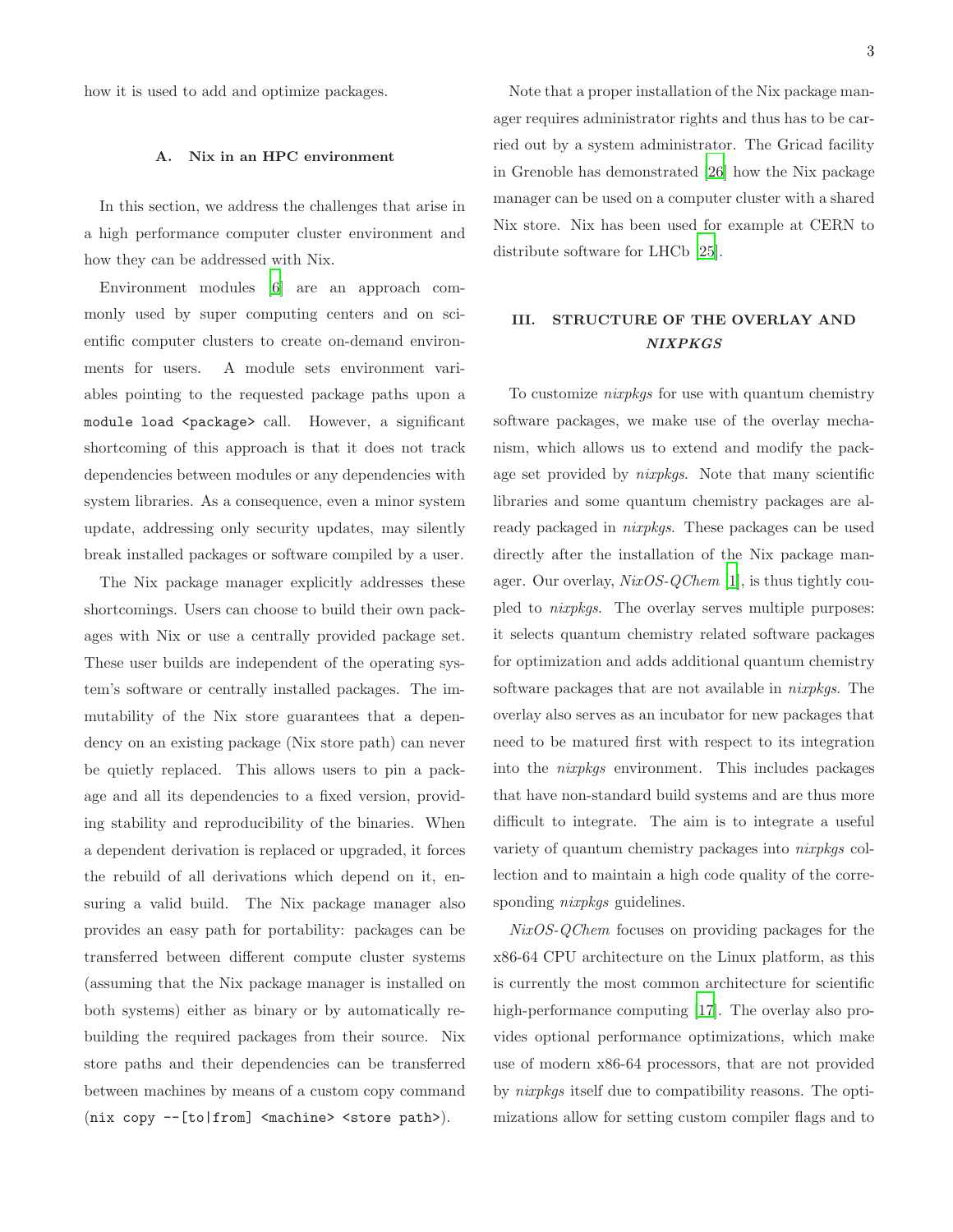automatically select optimization flags provided by individual packages.

All packages provided through the overlay are projected into a package subset (name prefix: qchem), which allows to also optimize basic libraries, such as the fftw library [\[33](#page-12-0)], without causing the rebuild of non-scientific software packages. Open source packages can be downloaded automatically from the internet, but proprietary packages which require a license need to be provided by the user. For these cases, the overlay also provides a mechanism which allows for downloading from a custom, internal location. As a result, NixOS-QChem can provide Nix expressions (and builds) for commercial packages - such as Turbomole, Molpro and others - as well as packages that require user registration - such as CFour, MRCC, and ORCA [\[45,](#page-13-3) [48,](#page-13-4) [61](#page-14-0)]. While such packages often exclude the hurdles of compilation, packaging them enhances their composability.

Composing different major software packages in a single, coherent environment often proves difficult: the problems range from different providers of MPI and BLAS/LAPACK implementations for different codes and name conflicts in a global \$PATH (e.g. libblas.so, mpiexec, ...), over different version constraints of the same dependencies (e.g. different version constraints of numpy [\[38\]](#page-12-1) in different python packages, that cannot be fulfilled simultaneously). In those cases correct behaviour can become dependent on detailed choices, such as in which order different environment modules are loaded.

For selected set of packages, we have implemented automated tests in the overlay, which ensure that the basic functionality of a package is still given after an update or a rebuild. These tests are less comprehensive than the test suites provided by individual quantum chemistry packages, but aim at uncovering potential problems in connection with dependencies that have been observed during the integration.

The nixpkgs repository provides a simple mechanism to switch between libraries, either on a per-package basis or globally, for the whole package set. One example is the message passing interface system (MPI) [\[32\]](#page-12-2), which is provided by different implementations [\[12](#page-10-7)]. The default implementation is OpenMPI [\[34\]](#page-12-3) but it can be readily replaced by the overlay mechanism. The following example shows the Nix code for an overlay that replaces OpenMPI globally with MVAPICH [\[50\]](#page-13-5) and builds the CP2K [\[43\]](#page-13-6) package explicitly with MPICH [\[37\]](#page-12-4):

```
self: super: {
 mpi = super.mvapich;cp2k = super . cp2k . override { mpi = self . mpich ; };
}
```
Linear algebra libraries, such as BLAS and LAPACK can be replaced in a similar way. Nixpkgs has a wrapper for BLAS and LAPACK [\[21,](#page-11-4) [24\]](#page-11-5), which provides custom libraries through the standard interface. The default implementation is OpenBLAS [\[14\]](#page-10-8), but Intel's MKL [\[8\]](#page-10-9) or AMD's blis/libFlame [\[3\]](#page-10-10) are also available. The following example demonstrates how an overlay can be used to replace BLAS and LAPACK with MKL:

```
self: super: {
  blas = super . blas . override {
     blasProvider = self . mkl ;
  };
   lapack = super . lapack . override {
lapackProvider = self . mkl ;
  };
}
```
The Nix code in the  $NixOS\text{-}QChem$  overlay [\[1\]](#page-10-5) is structured as follows:

- default.nix: the base of the overlay
- cfg.nix: defines all configuration options for the overlay
- nixpkgs-opt.nix: defines all packages from the nixpkgs collections that are projected into the qchem subset and are subject to processor dependent optimisations.
- tests/: folder with tests for various packages.
- examples/: folder with examples showing different configuration scenarios.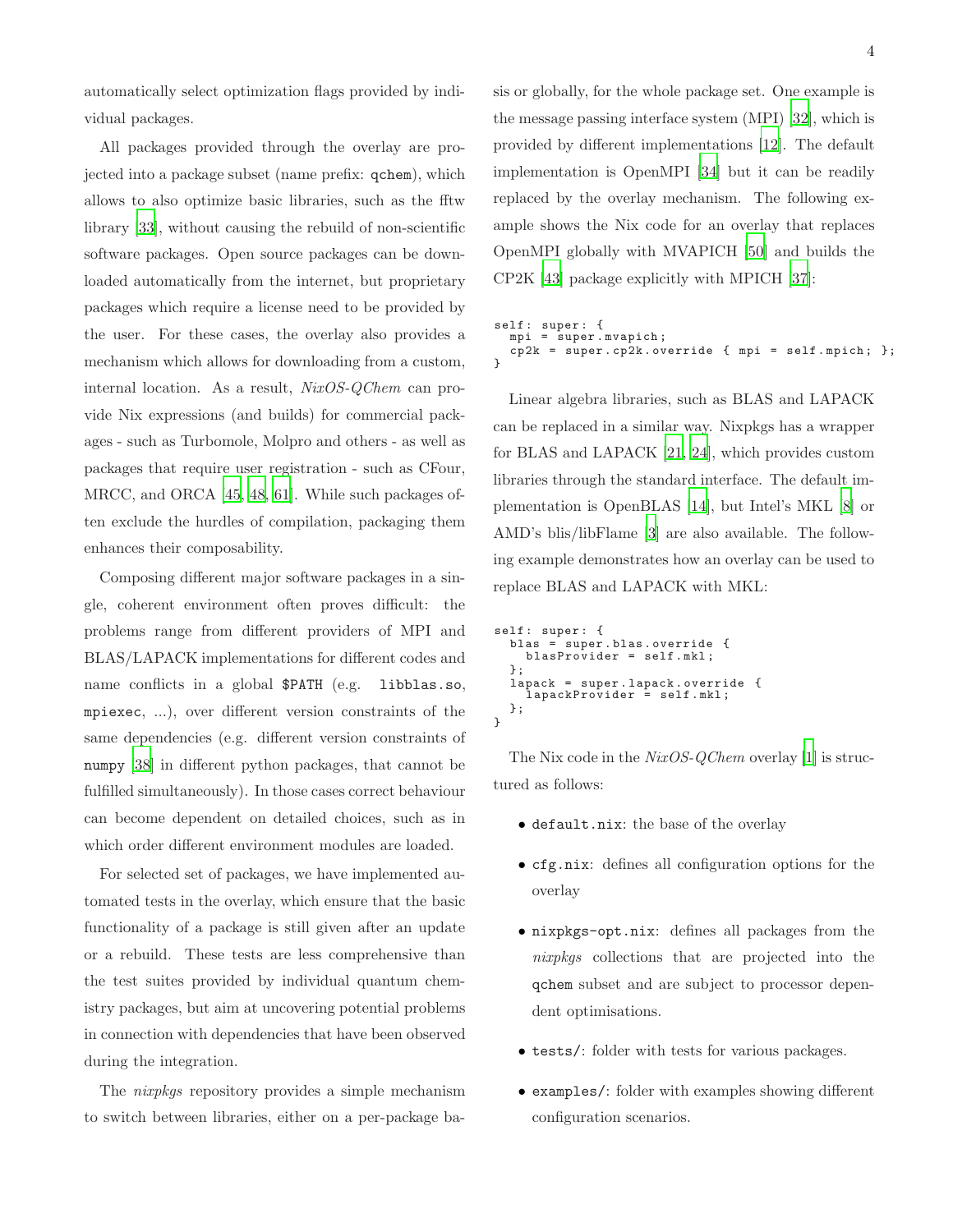- pkgs/: contains sub folders with Nix expressions for additional packages.
- install.sh: installs Nix, nixpkgs and the NixOS-QChem overlay.

## <span id="page-4-0"></span>A. List of Packaged Software

In combination, nixpkgs and NixOS-QChem provide a set of packages for quantum chemistry, molecular dynamics, and quantum dynamics (see table [I](#page-4-2) for a subset of packages) that can be used directly in a production environment. The Nix expressions describe how to build software from source, and the builds are executed on demand. The package set is not restricted to free software and includes also Nix expressions for proprietary packages. Many packages profit from this integrated packaging, and composing coherent runtime environments is simplified. Noteworthy examples for improved composability are the Pysisyphus optimiser [\[58](#page-14-1)], which wraps Turbomole, ORCA, and Psi4 among others, or the polarizable LICHEM QM/MM implementation, which relies on the Tinker MM engine and the Gaussian, NWChem, and Psi4 quantum chemistry codes. The SHARC surface hopping code, which depends on electronic structure codes, can be used conveniently from NixOS-QChem. SHARC requires deprecated Python2 as well as free and proprietary quantum chemistry engines (BAGEL, Molcas, ORCA, Turbomole, Gaussian, Molpro). Using Nix an isolated environment with Python2 dependencies is available, quantum chemistry engines are directly provided to the SHARC scripts, and proper environment variables are set automatically, thus avoiding the error prone and difficult installation of multiple large quantum chemistry codes by the user. To the best of the authors knowledge, the support for this variety of free and proprietary packages makes NixOS-QChem unique among such packaging efforts. With the DebiChem project of the Debian GNU/Linux distribution [\[5](#page-10-11)], another major packaging effort for chemical software exists. While

<span id="page-4-2"></span>TABLE I: List of selected quantum chemistry packages and utilities provided by the overlay.

| Package               | Attribute                | Reference                    |
|-----------------------|--------------------------|------------------------------|
| avogadro2-1.95.1      | qchem.avogadro2          | [55]                         |
| $bagel-1.2.2$         | qchem.bagel              | [4, 56]                      |
| $c$ four- $2.1$       | qchem.cfour              | <sup>[45]</sup>              |
| $cp2k-8.2.0$          | qchem.cp2k               | $[43]$                       |
| $\text{crest-}2.11.1$ | qchem.crest              | [51]                         |
| $d$ alton-2020.0      | qchem.dalton             | $\left[20\right]$            |
| ergoscf-3.8           | qchem.ergoscf            | [53]                         |
| $_{\rm{g}paw-21.6.0}$ | qchem.gpaw               | [30]                         |
| gromacs- $2021.4$     | qchem.gromacs            | $\left\lceil 19\right\rceil$ |
| $n$ wchem-7. $0.2$    | qchem.nwchem             | [22]                         |
| molden-6.3            | qchem.molden             | $[54]$                       |
| molpro-2021.2.0       | qchem.molpro             | [61]                         |
| mrcc-2020.02.22       | qchem.mrcc               | <sup>[40]</sup>              |
| $octopus-11.2$        | qchem.octopus            | [60]                         |
| openmolcas-21.10      | qchem.molcas             | $\left[31\right]$            |
| $_{\rm orca-5.0.1}$   | qchem.orca               | [48]                         |
| $pcmsolver-1.3.0$     | qchem.pcmsolver          | $\left[ 28\right]$           |
| psi4-1.4.1            | qchem.psi4               | $[57]$                       |
| $pyscf-2.0.1$         | qchem.python3.pkgs.pyscf | [59]                         |
| pysisyphus-0.7.2      | qchem.pysisyphus         | [58]                         |
| quantum-espresso-6.6  | qchem.quantum-espresso   | [36]                         |
| $share-2.1.1$         | qchem.sharc              | [44]                         |
| $siesta-4.1-b3$       | qchem.siesta             | [35]                         |
| $tinker-8.8.3$        | qchem.tinker             | $\left[52\right]$            |
| turbomole-7.5.1       | qchem.turbomole          | $[18]$                       |
| $vmd-1.9.3$           | qchem.vmd                | [39]                         |
| $\mathbf{x}$ tb-6.4.1 | qchem.xtb                | [23]                         |

the DebiChem team often provides valuable knowledge and patches, the architecture and philosophy of Debian packaging prevents clean isolation and tight integration between packages. Note that traditional package managers such as the Debian package manager are meant to be operated by system administrators and thus provide no straight forward way for end-user installations on a shared computer cluster.

#### <span id="page-4-1"></span>B. Usage examples

We will outline the basic installation procedure of the Nix package manager and the overlay for a simple setup on a single machine. For the setup on a compute cluster, we refer to the setup of the Gricad team [\[26\]](#page-11-2) for a shared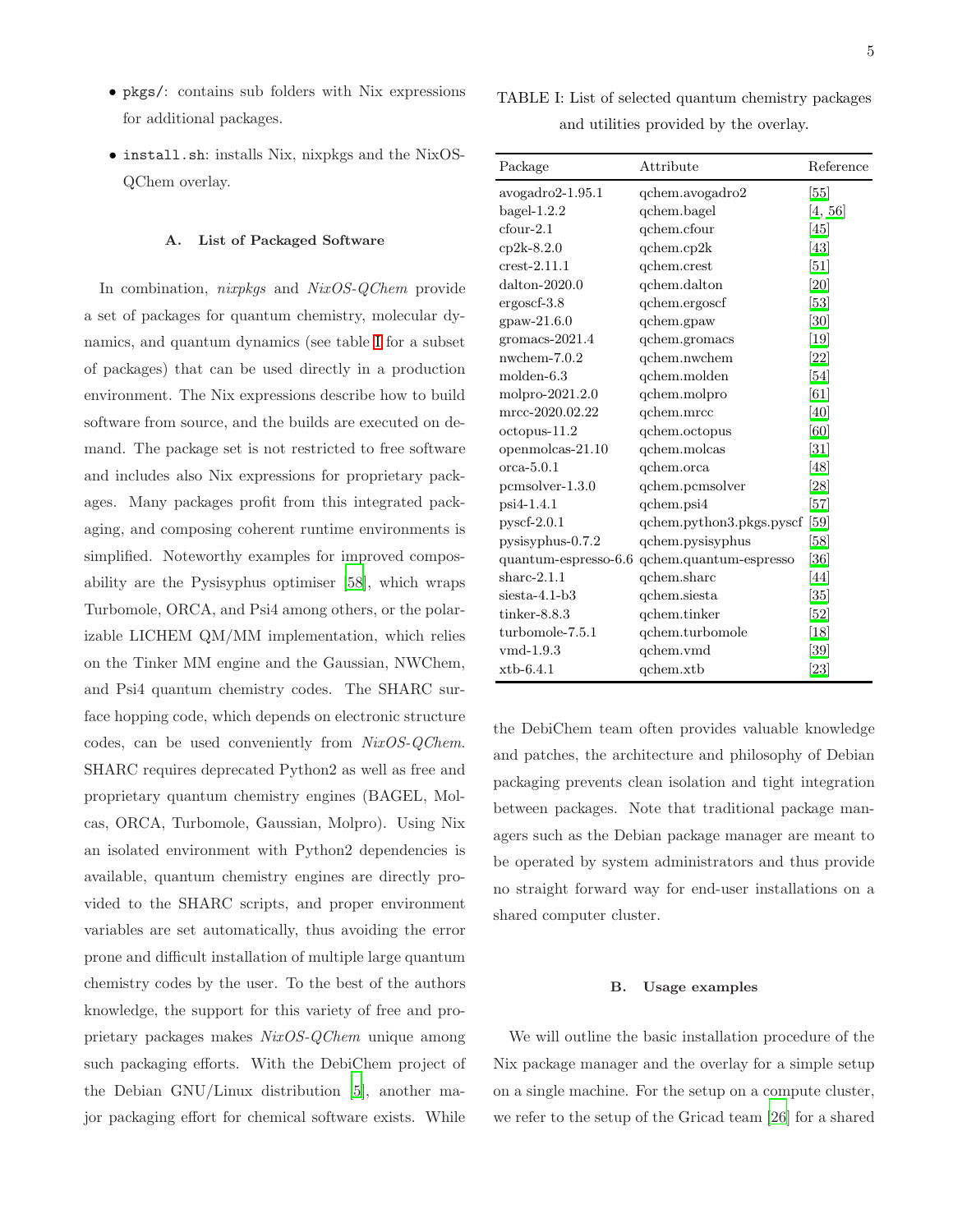Nix store. A multiuser installation of Nix can be obtained with the following commands:

```
# To be executed by an admin
# Multi - user installation of Nix .
# Will request root privileges for the inital setup
sh $> curl -L https://nixos.org/nix/install |<br>sh -s -- --daemon
```
These commands will install Nix in multiuser mode; the Nix daemon will listen for evaluation requests from the Nix commands and execute builds or download the store paths from a binary cache.

The packages in  $NixOS-QChem$  can be accessed with different methods. We will discuss two main methods here: as a direct system-wide or user-installed overlay to the nixpkgs channel and explicit use as a project-based package source. The first method allows for a direct use of the latest package versions, while the second method allows to fix the version on a per-project basis. Other options to access NixOS-QChem overlay packages, which we will not discuss here further in detail, are the Nix user repositories (NUR) [\[13\]](#page-10-16), the experimental Nix flakes feature, or a customized Nix channel. None of the above variants is mutual exclusive and each one can be useful for different scenarios. NUR and the channel mechanism provide convenient automatic updates, while flakes provide hermetic expressions, that are not influenced by the runtime environment, and the implicit overlay yields a convenient compostion of the package set.

The NixOS-QChem overlay can be used as an implicit overlay by placing the repository in a directory recognized by nixpkgs:

```
sh $> mkdir -p ~/.config/nixpkgs/overlays
sh $> git clone \
       https :// github . com / markuskowa / NixOS - QChem . git \
sh $> nix - shell -p qchem . turbomole
       ~/. config / nixpkgs / overlays / qchem
```
Packages from the overlay are then available for use via Nix commands, e.g. nix-shell -p qchem.xtb. Updates to the overlay happen explicitly by calling git pull. The behaviour of *nixpkqs* and NixOS-QChem can be controlled by settings in  $\gamma$ .config/nixpkgs/config.nix, which allows to enable the build of proprietary packages and apply CPU related tuning options. The Nix code of a configuration that enables AVX2 performance tuning for CPUs from the Haswell generation onwards, and allows using proprietary packages, is given by the following example:

```
{
    config = {
        # Attempt build of packages
# with non open source licences
allowUnfree = true ;
        qchem - config = {
# Enable AVX2 CPU optmisations
           # (Haswell CPU target).
           optAVX = true ;
# Molpro license token if available
licMolpro = null ;
       };
   }
}
```
Nix can serve different use cases for computational tasks: installing a package in the user's environment, launching an isolated shell, interactive use of a program, or the noninteractive execution of programs in a resource manager like SLURM. To exemplify some common use cases, we will refer to illustrative examples in the following.

a. Interactive Program Usage (Turbomole) : Turbomole uses a set of interactive programs, such as define and eiger, to create input files and analyse output files. Furthermore, Turbomole requires environment variables such as \$TURBODIR and \$PARA\_ARCH to be set. An interactive nix-shell makes the Turbomole package available and reduces the required user input, by wrapping Turbomole with appropriate environment variables and settings:

# starts a interative nix - shell with Turbomole # Turbomole commands can directly be used # normal interaction with define # e .g. set up a RI - ADC (2) calculation nix-shell \$> define # ground state calculation  $nix$ -shell  $\hat{P}$  ridft - smpcpus 4 # excited state calculation nix-shell \$> ricc2 - smpcpus 4<br># interactive overview of results # interactive overview nix-shell \$> eiger # will drop back to normal bash nix-shell \$> exit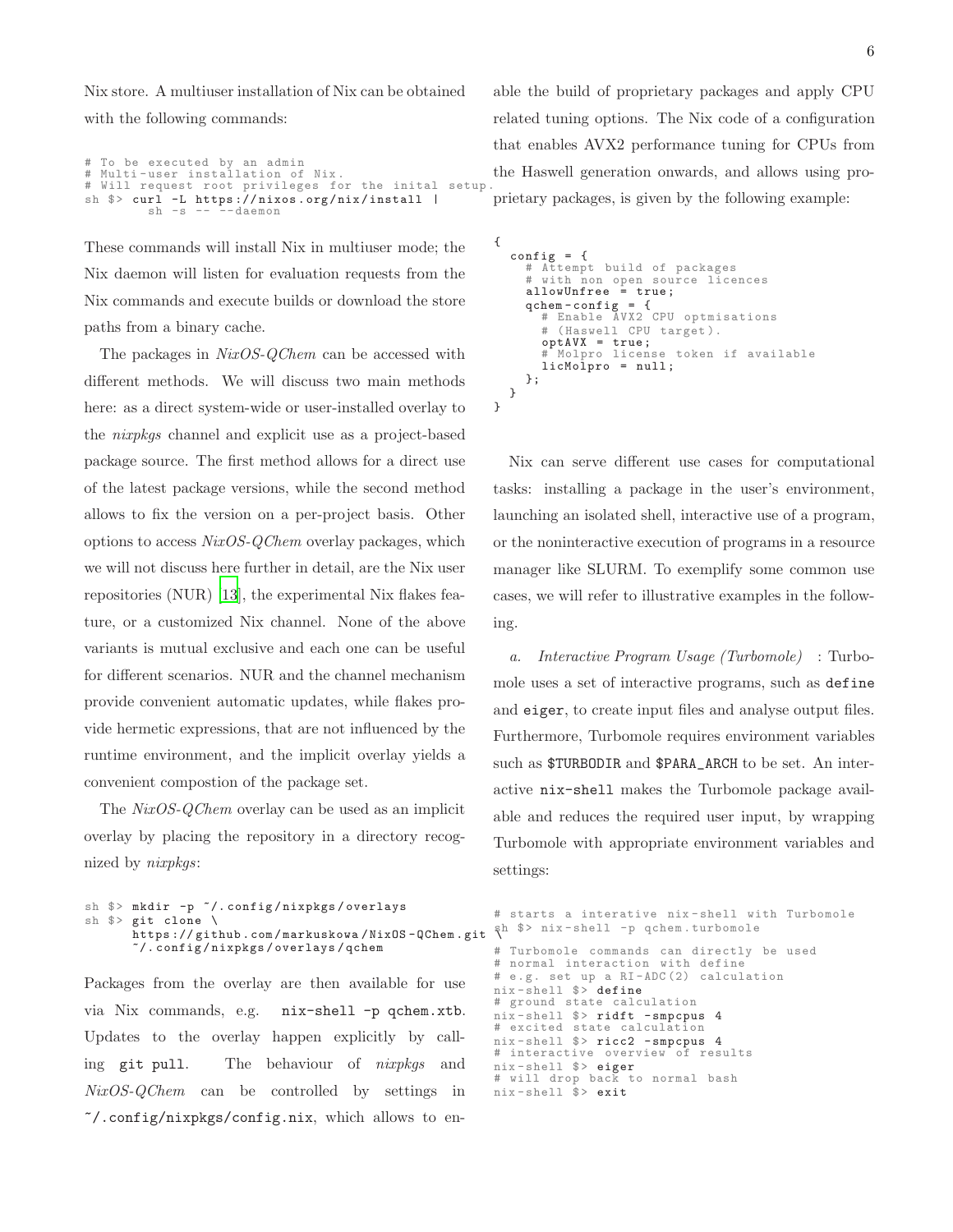b. Non-Interactive Calculation (Molcas) A noninteractive, Molcas calculation with OMP parallelism can directly be executed from a nix-shell. The PyMolcas driver requires specific Python packages, such as six, to be installed. Instead of globally installing Python dependencies, the Nix expression wraps the python scripts in an isolated Python runtime environment and can be used directly:

```
sh \frac{1}{2} nix-shell \
            -p qchem . molcas \
--run " OMP_NUM_THREADS =4
                                pymolcas molcas . inp "
```
c. Interactive Python Session (MEEP) Some scientific Python packages may be used interactively within an interpreter, e.g. to experiment with different settings. Packages such as MEEP [\[49](#page-13-12)], that provide a Python API around a  $C/C++$  code, are often difficult to install; they are not available from PyPi and require both Python and  $C/C++$  tooling. MEEP can be used interactively from Python within a nix-shell:

```
sh \frac{1}{2} nix-shell \
            -p python3 python3 . pkgs . numpy \
             qchem . python3 . pkgs . meep \
-- run " python3 "
python3 $> import numpy as np
python3 $> import meep as mp
python3 $> # ...
```
d. Project-Based Calculation Environment with Fixed Versions Computational environments, that are associated with a specific project, can strongly benefit from fixing all package versions in a custom environment. Projects can use different versions or variations of programs without interfering with a system level package set. Such a computational environment can in principle be defined in a single Nix file and thus be easily shared between coworkers. Fixing all program versions in such an environment also allows reproducing its results at a later point in time. Such an environment can be described by a shell.nix file, which defines an environment for a nix-shell. To achieve reproducibility, the versions of nixpkqs and NixOS-QChem must be fixed:

```
let
 # Reproducible , pinned import of the
 # NixOS - QChem overlay function
 gh = "https://github.com";qchemOvl = import ( builtins . fetchGit {
   url = "${ gh }/ markuskowa / NixOS - QChem . git " ;
name = " NixOS - QChem_2021 -09 -25 " ;
  rev = " 9604 e9b7f8d6ea68f07d621e1f70a9ebf857efa0 ";
  ref = "master";});
 nixpkgs = import ( builtins . fetchGit {
   url = "${ gh }/ NixOS / nixpkgs . git " ;
name = " nixpkgs_2021 -09 -25 ";
rev = " a3a23d9599b0a82e333ad91db2cdc479313ce154 ";
  ref = " nixpkgs - unstable ";
 });
 pkgs = nixpkgs {
    overlays = [ qchemOvl ];
    config = { ... };
 };
in with pkgs; mkShell { ... }
```
Here, the fetchGit function is used to access a specific version of the overlay, and the nixpkgs package set (fixed by the respective rev statements). Alternatively, the Niv tool [\[9\]](#page-10-17) provides a convenient command line interface to automate the version fixing and update processes. The overlay and configuration settings are applied explicitly in the shell.nix file. For the rather verbose, full example of the shell.nix file and the usage of Niv, we refer to [\[15\]](#page-10-18). The shell.nix file can either be referenced implicitly by executing nix-shell in the same directory, or explicitly by nix-shell /path/to/shell.nix.

e. Reproducible Jupyter Notebooks Jupyter notebooks [\[41](#page-13-13)] are commonly used tools for experimentation with codes and methods, the development of scientific ideas, as well as for visualization of data. However, distributing Jupyter notebooks can be difficult, since the environment and all dependencies, such as Python packages, also need to be reproduced. Like in the previous example, nix-shell can be used to make Jupyter notebooks reproducible. Using version fixing, as in the example above, a Jupyter environment for GPAW simulations can be formulated in a shell.nix file:

let  $qchemOvl = ...$  $pkgs =$ pythonWithPackages = pkgs . qchem . python3 . withPackages  $(p:$  with  $p$ ;  $[$ numpy jupyterlab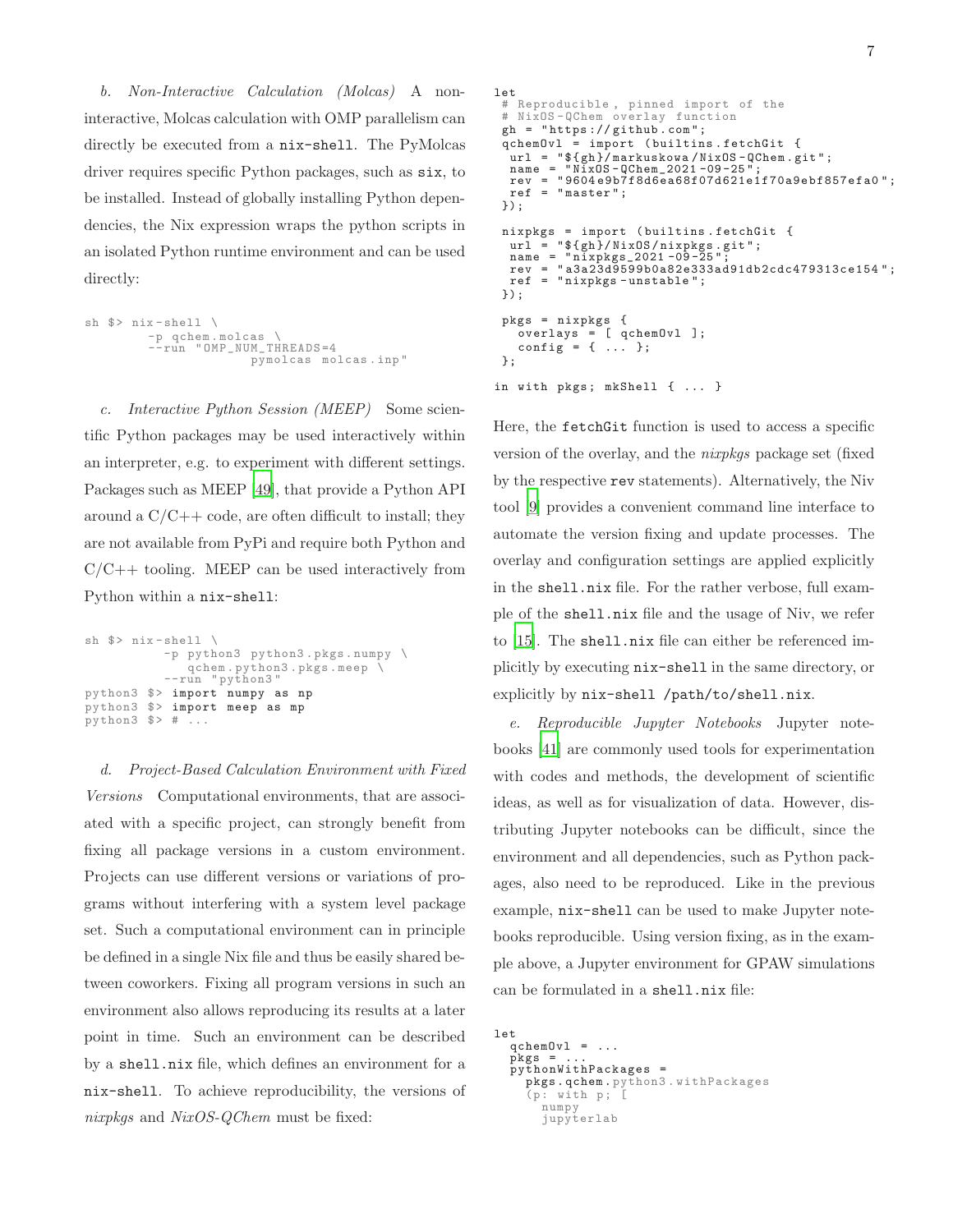```
ipympl
      gpaw
    ]);
in with pkgs; mkShell {
 buildInputs = [ pythonWithPackages ];
  shellHook = "jupyter-lab";
}
```
Executing nix-shell will then directly open the Jupyter-Lab interface in the browser and allow using packages such as GPAW, along with Python and all the necessary Python packages. The complete examples can be found in Ref. [\[15\]](#page-10-18).

f. Self-Contained Programs and Shell Scripts The nix-shell command can be used as the shebang line of scripts. This allows to write small, reproducible, selfcontained scripts and programs, or to write scripts in the scope of a project-associated shell.nix file. The following example shows a self-contained Python script for data visualization:

```
#! / usr / bin / env nix - shell
#! nix - shell -i python3
#! nix - shell -p python3Packages . numpy
#! nix - shell -p python3Packages . matplotlib
import numpy as np
import matplotlib . pyplot as plt
xs = npu1inspace (-2, 2, num=100)plt.plot(xs, np.exp(-xs**2))
plt.show()
```
Note, that here we use the latest versions of numpy and matplotlib as they are provided directly by *nixpkgs*.

This mechanism can also be used to write SLURM (or other resource management system) scripts for working in a computer cluster environment. Such batch scripts can either pull in packages via nix-shell's -p option or can be combined with a project-associated shell.nix file

```
#! / usr / bin / env nix - shell
#! nix-shell / path/to/project/shell.nix -i bash
# SBATCH -- ntasks =360
# SBATCH --ntasks - per - node =36
#SBATCH --nodes =10
# SBATCH --mem = 0
# SBATCH -- partition = s_standard
mpiexec \
  - np $SLURM_NTASKS \
  --map-by ppr: $SLURM_TASKS_PER_NODE:node \
  nwchem input . nw > output . log
```
Reusing the environment from the project's shell.nix

TABLE II: Capabilities/characteristics of different software management options.  $(\checkmark)$  and  $(\checkmark)$  indicate severe restrictions respective only very partial

capabilities or workarounds.

|                | ić. |                |          | Modul |
|----------------|-----|----------------|----------|-------|
| Mult. Versions |     |                |          |       |
| Transferable   | X   |                |          |       |
| Reproducible   |     | $\times$       |          |       |
| Composable     |     | $\checkmark$ ) | $\times$ |       |
| Customizable   |     |                |          |       |
| Multi-User     |     |                |          |       |

ensures to have exactly the same computational environment on the compute nodes, the front-end node, or the user's local work station. This eliminates error-prone module load operations, and ensures the independence of potentially different system libraries between nodes. These scripts can also be easily transferred between Nix enabled computing centers.

# <span id="page-7-0"></span>IV. COMPARISON WITH OTHER SOLUTIONS

Several approaches for managing software environments in high-performance computing have emerged, each offering specific advantages or disadvantages, inherited by their fundamental design. In the following, we will compare the Nix packaging approach to other common approaches for managing software environments in high-performance computing. The first category are distribution based package managers, such as the Debian package manager, Pacman for Arch Linux, and the Redhat package manager. Their main purpose is to provide software packages for a system-wide installation. A second approach is Spack, a solution explicitly designed with common HPC needs in mind. Spack adopts concepts, such as dependency management, from distribution package managers, but allows users to manage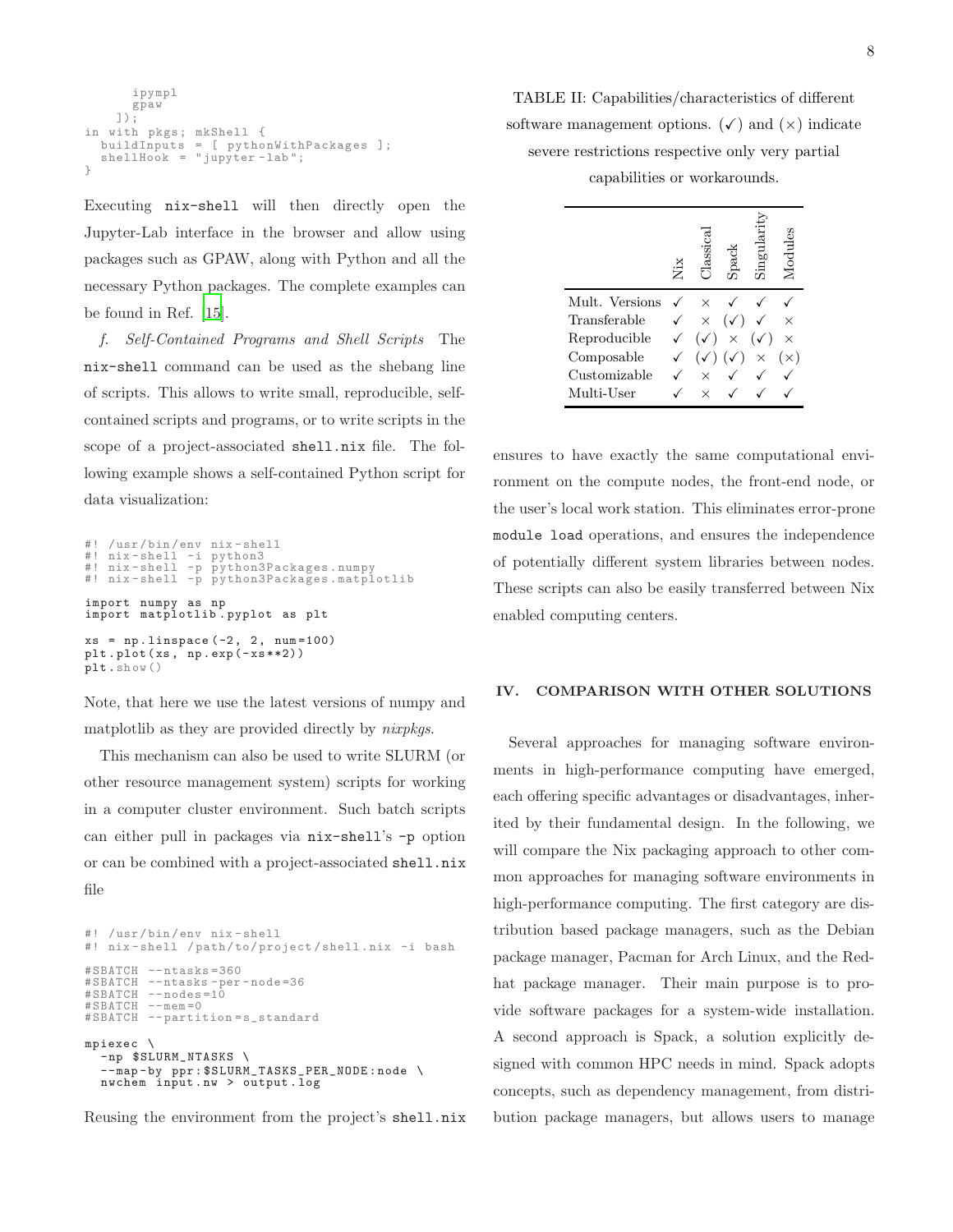their software and bring specific versions of programs into scope on demand. Third are environment modules, which are commonly used on cluster systems to provide customized packages. This solution does not provide software packages itself, but rather defines environment variables for use with locally installed packages. Fourth are container solutions such as Docker and Singularity, which encapsulates an application along with its dependencies in a whole operating system image. Singularity has been specifically developed for HPC environments. A fifth category are application level container formats such as Flatpack, Snap and AppImage, which were not adopted for use in HPC environments, and we will thus not discuss further here.

a. Dependency Handling Package managers, which follow a more traditional approach, such as the Debian package manager and Spack, track dependencies and allow for clear dependency management. However, dependencies may be replaced quietly without the rebuild of the package. Environment modules may declare weak dependencies between each other but are not strictly required. Singularity itself is only a container service, which does not define how software is build inside a container. It is thus up to the user to choose an appropriate dependency tracking mechanism. Nix has a strict dependency model, which is tracked with cryptographic hashes. Even a minor change in a dependency forces a rebuild of a specific package.

b. Multiple Package Versions The ability to provide multiple versions of the same package is essential in a multiuser compute cluster environment. Common examples include linear algebra libraries, different MPI implementations, and different versions of compilers. Traditional package managers, such as the Debian package manager, usually do not offer this capability, as they install packages in a global name space. Debian offers the update-alternatives mechanism to switch, e.g., between different implementations of BLAS, but the behavior is global for all users of a given computer system. Environment modules allow for parallel installation of identically named binaries and libraries by using separate directory trees and composing an environment at run time. Spack similarly allows loading packages in the namespace of a runtime environment, partially solving the problem with conflicts by stricter requirements on dependency and conflict declarations. Singularity stores each application in an image file, thus avoiding collisions between different images. Nix creates a separate store path for each build, strictly isolating different variants from each other. Runtime environments are then created on demand by using nix-shell.

c. Transferability Between Systems The ability to share a computational environment enables other scientists to reproduce and validate scientific results. Traditional package managers allow for an installation of identical packages on two different machines only if they use the same Linux distribution with exactly the same version. Environment modules can only be shared between different systems if they provide an identical installation. Spack setups are slightly more distributionagnostic: they assume common prerequisites in the underlying operating system, but can otherwise be selfcontained. However, as Spack does not use sandboxing techniques, an unknown amount of system-specific dependencies may leak in from the operating system. In contrast, Nix packages and Singularity containers are fully transferable. Singularity containers provide dependency bundling and are indepenendent of operating system libraries and are thus transferable. Nix ensures transferability by using unique store paths with a strict set of dependencies, which can be transferred between machines.

d. Reproducibility Transferability and reproducibility are closely related. Here we are concerned with the question if a program can be reproduced from scratch. This requires to rebuild the program with exactly the same dependencies in the exact same build environment. Environment modules and Spack do not provide any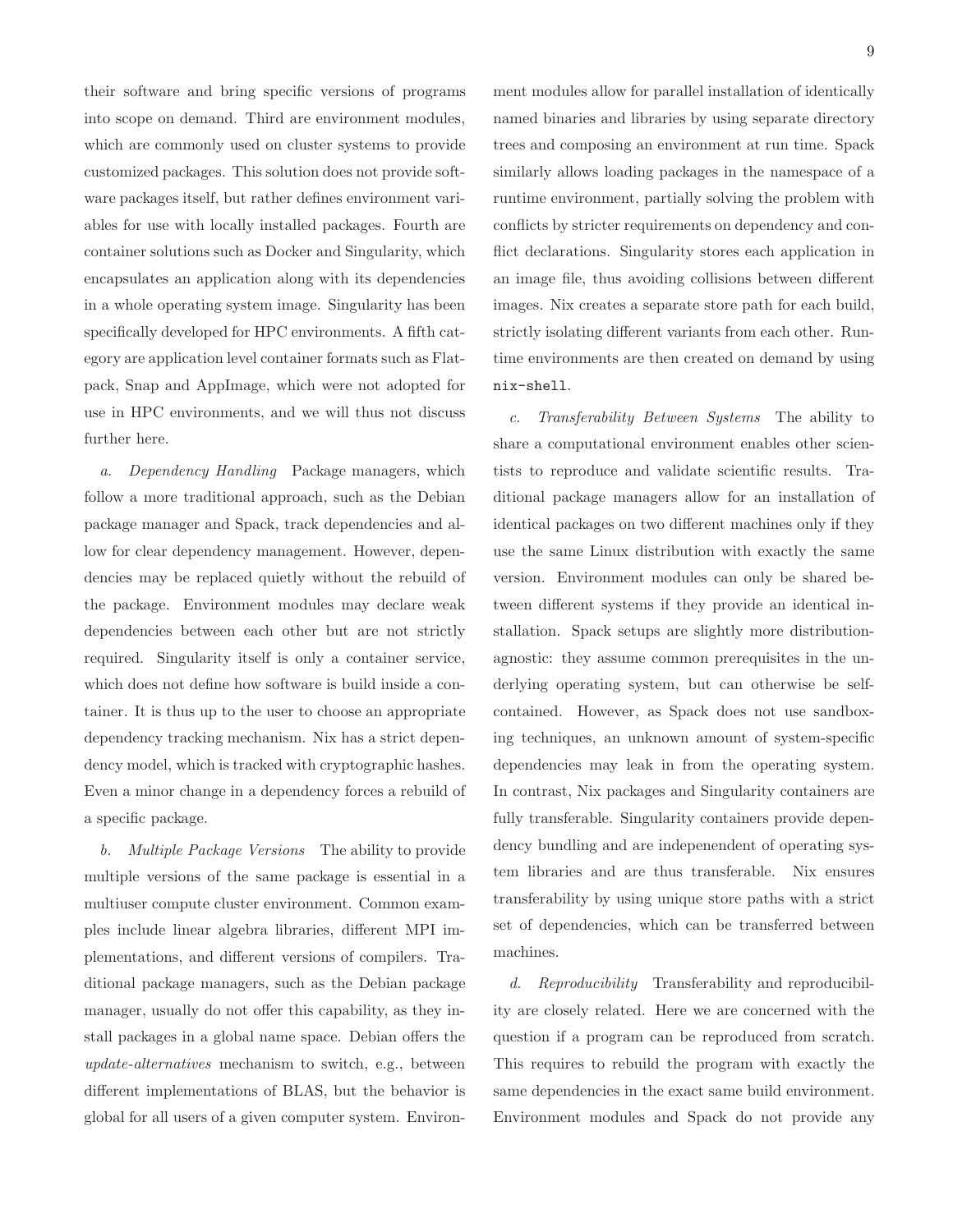mechanism to achieve reproducibility. Software installed via the distribution's package manager may be reproduced if the exact state of all dependencies is recorded. Singularity containers provide no specific mechanism to achieve reproducibility and it is the responsibility of the user to define a procedure that leads to a reproducible result. However, archiving a particular image may avoid the necessity to reproduce the build. Nix ensures the reproducibility of the build environment by means of cryptographic hashes on dependencies and sandboxing of the build procedure (see example "Project-Based Calculation Environment with Fixed Versions Computational environments"). Note, that *nixpkgs* can also be used to build Singularity containers, which are reproducible at the build stage.

e. Multi-User installation Spack, Singularity, and environment modules, as dedicated solutions for cluster computers, offer the option to provide software both centrally (e.g. a minimum set of basic tools and libraries from the local computer cluster environment), as well as on a per-user basis (customized or domain-specific software). Neither approach takes advantage of shared common dependencies, which are identical between packages. This can lead to increased storage requirements. Nix packages are handled by a central daemon that controls access to the system-wide Nix store and executes builds on demand. This makes Nix an inherently multiuser solution and allows every user to build of software, while Nix is intrinsically aware of shared dependencies. Customized Nix packages can be made available by system administrators or can be created by the user.

### V. CONCLUSION AND OUTLOOK

The *nixpkgs* set and the *NixOS-QChem* overlay provide numerous scientific packages and packages relevant for quantum chemistry. The presented solution makes these programs easily available without complicated installation or manual compilation procedures. Proprietary packages can also be made available without explicit installation if the user has obtained a license and has the corresponding installation file. The NixOS-QChem overlay is configurable and allows for optimization depending on the used processor architectures. The option to build self-contained scripts and batch jobs has proven itself highly useful in daily use. Its multiuser capability allows every user to prepare customized and reproducible compute environments. The presented examples demonstrate how to create reproducible environments for electronic structure calculations as for scripted pre- and post-processing tasks.

The presented approach is focused on applications for the theoretical chemistry community, but the general principle is of broad applicability. We think that many scientific applications would benefit from the Nix approach. Reproducible environments are not only useful for users of scientific software, but are also helpful during the development of software. Future developments of the NixOS-QChem overlay will aim at integrating more quantum chemistry software packages with Nix. The still experimental but under development and upcoming "Flakes" feature [\[2](#page-10-19)] will simplify the creation of reproducible environments with Nix even further.

We encourage users and developers of scientific software to contribute to NixOS-QChem and nixpkgs as well as to report bugs. It would be a great advantage if more computing facilities will adopt the approach and provide a Nix installation to allow for more reproducible compute environments.

### VI. ACKNOWLEDGMENTS

The authors would like to thank the *nixpkgs* community for providing the software infrastructure that made this work possible. Phillip Seeber gratefully acknowledges the financial support provided by the German Research Foundation within the TRR CATALIGHT – Projektnummer 364549901-TRR234 (project C5).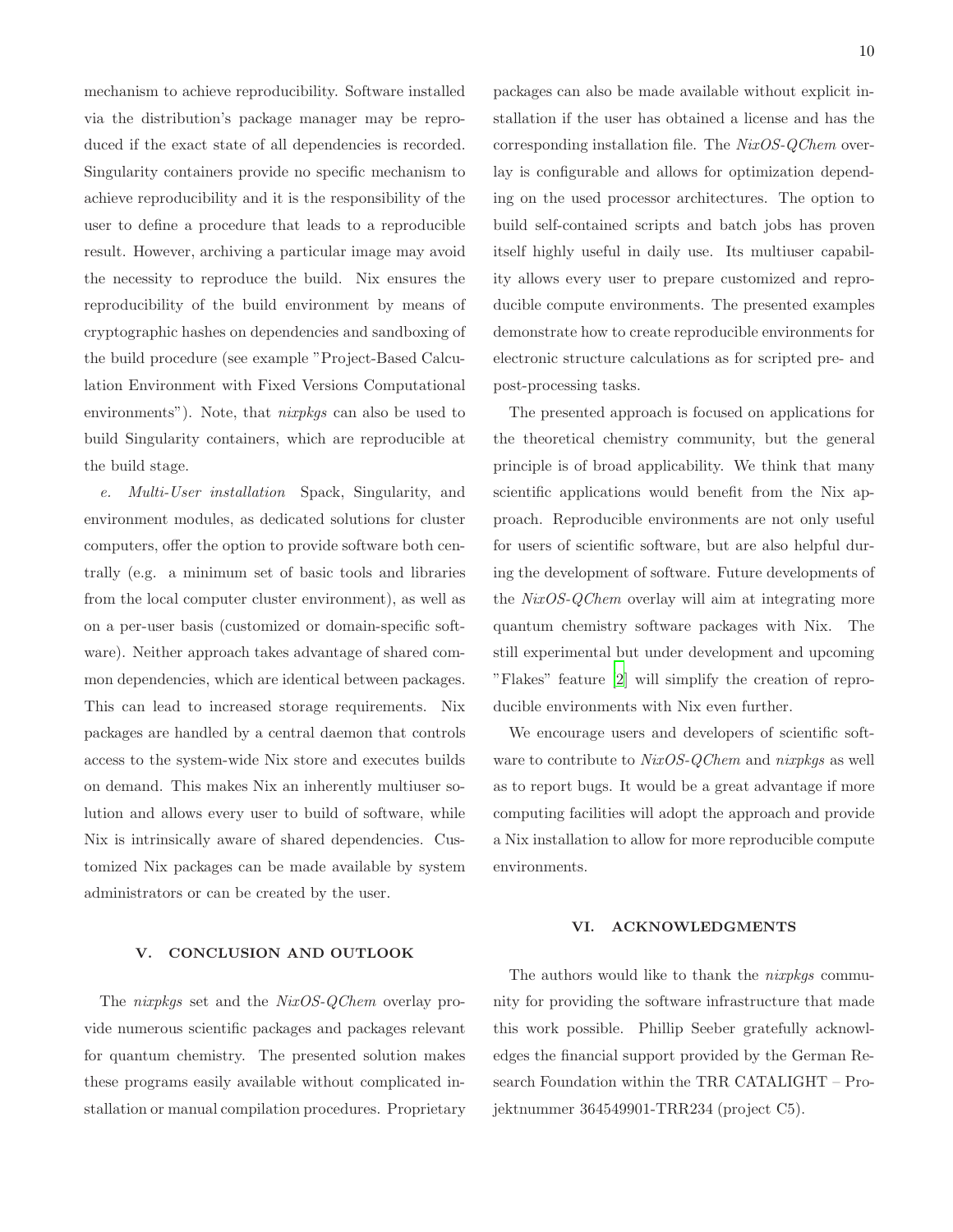- <span id="page-10-5"></span>1. <https://github.com/markuskowa/NixOS-QChem>. Accessed: 2021-09-13.
- <span id="page-10-19"></span>2. <https://nixos.wiki/wiki/Flakes>. Accessed: 2021-11-  $22.22$
- <span id="page-10-10"></span>3. Amd optimizing cpu libraries (aocl), blas library. <https://developer.amd.com/amd-aocl/blas-library/>. Accessed: 2021-09-28.
- <span id="page-10-12"></span>4. Bagel, brilliantly advanced general electronic-structure library. <http://www.nubakery.org> under the gnu general public license. <http://www.nubakery.org>. Accessed: 2021-09-10.
- <span id="page-10-11"></span>5. Debichem is a debian pure blend targeted at chemistry. <https://wiki.debian.org/Debichem>. Accessed: 2021- 09-21.
- <span id="page-10-4"></span>6. Environment modules. <https://modules.readthedocs.io/en/latest/index.html>. percomputers. *SoftwareX*, 1-2:19–25, 9 2015. Accessed: 2021-09-10.
- <span id="page-10-0"></span>7. Guix hpc: Reproducible software deployment for highperformance computing. <https://hpc.guix.info/>. Accessed: 2021-08-26.
- <span id="page-10-9"></span>8. Intel oneapi math kernel library. https://software.intel.com/content/www/us/en/develop/too**ls/oneapi/glompdients/bhemkl.html#gsebbhanli**.Kasper Accessed: 2021-09-21.
- <span id="page-10-17"></span>9. Niv - easy dependecy management for nix projects. <https://github.com/nmattia/niv>. Accessed: 2021-09- 24.
- <span id="page-10-1"></span>10. Nix manual. <https://nixos.org/manual/nix/stable/>. Accessed: 2021-09-13.
- <span id="page-10-2"></span>11. Nixpkgs manual. <https://nixos.org/manual/nixpkgs/stable/>. Accessed: 2021-09-10.
- <span id="page-10-7"></span>12. Nixpkgs manual: Switching the mpi implementation. https://nixos.org/manual/nixpkgs/stable/#sec-overlays-al<del>k/ikab.iwesRmpil</del>H Myhre, Christian Neiss, Christian B Accessed: 2021-09-15.
- <span id="page-10-16"></span>13. Nur - nix user repository: User contributed nix packages. <https://github.com/nmattia/niv>. Accessed: 2021-09- 24.
- <span id="page-10-8"></span>14. Openblas: An optimized blas library. <http://www.openblas.net/>. Accessed: 2021-09-21.
- <span id="page-10-18"></span>15. Pinned and reproducible environemt for a computational molecular modelling project. https://github.com/markuskowa/NixOS-QChem/tree/master/exhmplasudrew M Teale, Erik I Tellgren, David P Tew, Accessed: 2021-09-21.
- <span id="page-10-3"></span>16. Repology, the packaging hub. <https://repology.org/repositories/statistics/total>. Accessed: 2021-08-31.
- <span id="page-10-6"></span>17. Top 500 the list. <https://www.top500.org/statistics/list/>. Accessed: 2021-09-21.
- <span id="page-10-15"></span>18. TURBOMOLE V7.5.1 2021, a development of University of Karlsruhe and Forschungszentrum Karlsruhe GmbH, 1989-2007, TURBOMOLE GmbH, since 2007; available from
	- <http://www.turbomole.com>.
- <span id="page-10-14"></span>19. Mark James Abraham, Teemu Murtola, Roland Schulz, Szilárd Páll, Jeremy C. Smith, Berk Hess, and Erik Lindahl. GROMACS: High performance molecular simulations through multi-level parallelism from laptops to su-
- <span id="page-10-13"></span>20. Kestutis Aidas, Celestino Angeli, Keld L Bak, Vebjørn Bakken, Radovan Bast, Linus Boman, Ove Christiansen, Renzo Cimiraglia, Sonia Coriani, Pål Dahle, Erik K Dalskov, Ulf Ekström, Thomas Enevoldsen, Janus J Eriksen, Patrick Ettenhuber, Berta Fernández,

Hald, Asger Halkier, Christof Hättig, Hanne Heiberg, Trygve Helgaker, Alf Christian Hennum, Hinne Hettema, Eirik Hjertenæs, Stinne Høst, Ida-Marie Høyvik, Maria Francesca Iozzi, Branislav Jansík, Hans Jørgen Aa Jensen, Dan Jonsson, Poul Jørgensen, Joanna Kauczor, Sheela Kirpekar, Thomas Kjærgaard, Wim Klop-

per, Stefan Knecht, Rika Kobayashi, Henrik Koch, Jacob Kongsted, Andreas Krapp, Kasper Kristensen, Andrea Ligabue, Ola B Lutnæs, Juan I Melo, Kurt V

Nielsen, Patrick Norman, Jeppe Olsen, Jógvan Magnus H Olsen, Anders Osted, Martin J Packer, Filip Pawlowski, Thomas B Pedersen, Patricio F Provasi, Simen Reine, Zilvinas Rinkevicius, Torgeir A Ruden, Kenneth Ruud, Vladimir V Rybkin, Pawel Sałek, Claire C M Samson, Alfredo Sánchez de Merás, Trond Saue, Stephan P A Sauer, Bernd Schimmelpfennig, Kristian Sneskov, Arnfinn H Steindal, Kristian O Sylvester Hvid, Peter R Tay-

Andreas J Thorvaldsen, Lea Thøgersen, Olav Vahtras,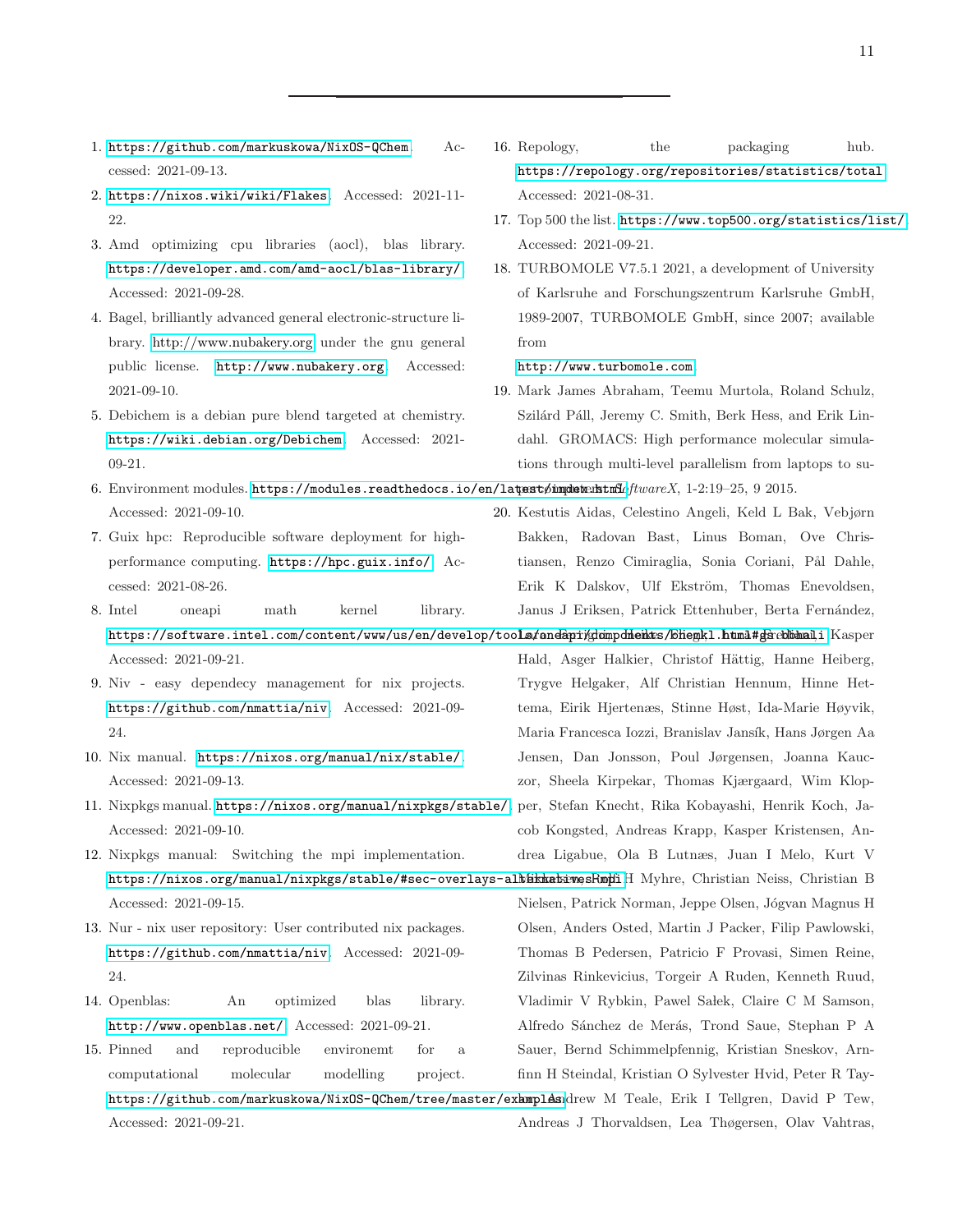Mark A Watson, David J D Wilson, Marcin Ziolkowski, and Hans Agren. The Dalton quantum chemistry program system. *Wiley Interdiscip Rev Comput Mol Sci*, 4(3):269–284, 5 2014.

- <span id="page-11-4"></span>21. E. Anderson, Z. Bai, C. Bischof, S. Blackford, J. Demmel, J. Dongarra, J. Du Croz, A. Greenbaum, S. Hammarling, A. McKenney, and D. Sorensen. *LAPACK Users' Guide*. Society for Industrial and Applied Mathematics, Philadelphia, PA, third edition, 1999.
- <span id="page-11-7"></span>22. E. Apr`a, E. J. Bylaska, W. A. de Jong, N. Govind, K. Kowalski, T. P. Straatsma, M. Valiev, H. J. J. van Dam, Y. Alexeev, J. Anchell, V. Anisimov, F. W. Aquino, R. Atta-Fynn, J. Autschbach, N. P. Bauman, J. C. Becca, D. E. Bernholdt, K. Bhaskaran-Nair, S. Bogatko, P. Borowski, J. Boschen, J. Brabec, A. Bruner, E. Cauët, Y. Chen, G. N. Chuev, C. J. Cramer, J. Daily, M. J. O. Deegan, T. H. Dunning, M. Dupuis, K. G. Dyall, G. I. Fann, S. A. Fischer, A. Fonari, H. Früchtl, L. Gagliardi, J. Garza, N. Gawande, S. Ghosh, K. Glaesemann, A. W. Götz, J. Hammond, V. Helms, E. D. Hermes, K. Hirao, S. Hirata, M. Jacquelin, L. Jensen, B. G. Johnson, H. Jónsson, R. A. Kendall, M. Klemm, R. Kobayashi, V. Konkov, S. Krishnamoorthy, M. Krishnan, Z. Lin, R. D. Lins, R. J. Littlefield, A. J. Logsdail, K. Lopata, W. Ma, A. V. Marenich, J. Martin del Campo, D. Mejia-Rodriguez, J. E. Moore, J. M. Mullin, T. Nakajima, D. R. Nascimento, J. A. Nichols, P. J. Nichols, J. Nieplocha, A. Otero-de-la Roza, B. Palmer, A. Panyala, T. Pirojsirikul, B. Peng, R. Peverati, J. Pittner, L. Pollack, R. M. Richard, P. Sadayappan, G. C. Schatz, W. A. Shelton, D. W. Silverstein, D. M. A. Smith, T. A. Soares, D. Song, M. Swart, H. L. Taylor, G. S. Thomas, V. Tipparaju, D. G. Truhlar, K. Tsemekhman, T. Van Voorhis, Á. Vázquez-Mayagoitia, P. Verma, O. Villa, A. Vishnu, K. D. Vogiatzis, D. Wang, J. H. Weare, M. J. Williamson, T. L. Windus, K. Woliński, A. T. Wong, Q. Wu, C. Yang, Q. Yu, M. Zacharias, Z. Zhang, Y. Zhao, and R. J. Harrison. Nwchem: Past, present, and future. *J. Chem. Phys.*, 152(18):184102, 2020.
- <span id="page-11-10"></span>23. Christoph Bannwarth, Eike Caldeweyher, Sebastian Ehlert, Andreas Hansen, Philipp Pracht, Jakob Seibert, Sebastian Spicher, and Stefan Grimme. Extended tightbinding quantum chemistry methods. *WIREs Computa-*

*tional Molecular Science*, 11(2), 3 2021.

- <span id="page-11-5"></span>24. L Susan Blackford, Antoine Petitet, Roldan Pozo, Karin Remington, R Clint Whaley, James Demmel, Jack Dongarra, Iain Duff, Sven Hammarling, Greg Henry, et al. An updated set of basic linear algebra subprograms (blas). *ACM Transactions on Mathematical Software*, 28(2):135– 151, 2002.
- <span id="page-11-3"></span>25. Burr, Chris, Clemencic, Marco, and Couturier, Ben. Software packaging and distribution for lhcb using nix. *EPJ Web Conf.*, 214:05005, 2019.
- <span id="page-11-2"></span>26. Bruno Bzeznik, Oliver Henriot, Valentin Reis, Olivier Richard, and Laure Tavard. Nix as hpc package management system. In *Proceedings of the Fourth International Workshop on HPC User Support Tools*, HUST'17, New York, NY, USA, 2017. Association for Computing Machinery.
- <span id="page-11-1"></span>27. Ludovic Courtès and Ricardo Wurmus. Reproducible and User-Controlled Software Environments in HPC with Guix. In *2nd International Workshop on Reproducibility in Parallel Computing (RepPar)*, Vienne, Austria, August 2015.
- <span id="page-11-9"></span>28. Roberto Di Remigio, Arnfinn Hykkerud Steindal, Krzysztof Mozgawa, Ville Weijo, Hui Cao, and Luca Frediani. Pcmsolver: An open-source library for solvation modeling. *International Journal of Quantum Chemistry*, 119(1):e25685, 2019.
- <span id="page-11-0"></span>29. Eelco Dolstra. *The Purely Functional Software Deployment Model*. PhD thesis, Utrecht University, 2006.
- <span id="page-11-6"></span>30. J. Enkovaara, C. Rostgaard, J. J. Mortensen, J. Chen, M. Dułak, L. Ferrighi, J. Gavnholt, C. Glinsvad, V. Haikola, H. A. Hansen, H. H. Kristoffersen, M. Kuisma, A. H. Larsen, L. Lehtovaara, M. Ljungberg, O. Lopez-Acevedo, P. G. Moses, J. Ojanen, T. Olsen, V. Petzold, N. A. Romero, J. Stausholm-Møller, M. Strange, G. A. Tritsaris, M. Vanin, M. Walter, B. Hammer, H. Häkkinen, G. K. H. Madsen, R. M. Nieminen, J. K. Nørskov, M. Puska, T. T. Rantala, J. Schiøtz, K. S. Thygesen, and K. W. Jacobsen. Electronic structure calculations with GPAW: a real-space implementation of the projector augmented-wave method. *J. Phys.: Condens. Matter*, 22(25):253202, 2010.
- <span id="page-11-8"></span>31. Ignacio Fdez. Galván, Morgane Vacher, Ali Alavi, Celestino Angeli, Francesco Aquilante, Jochen Autschbach,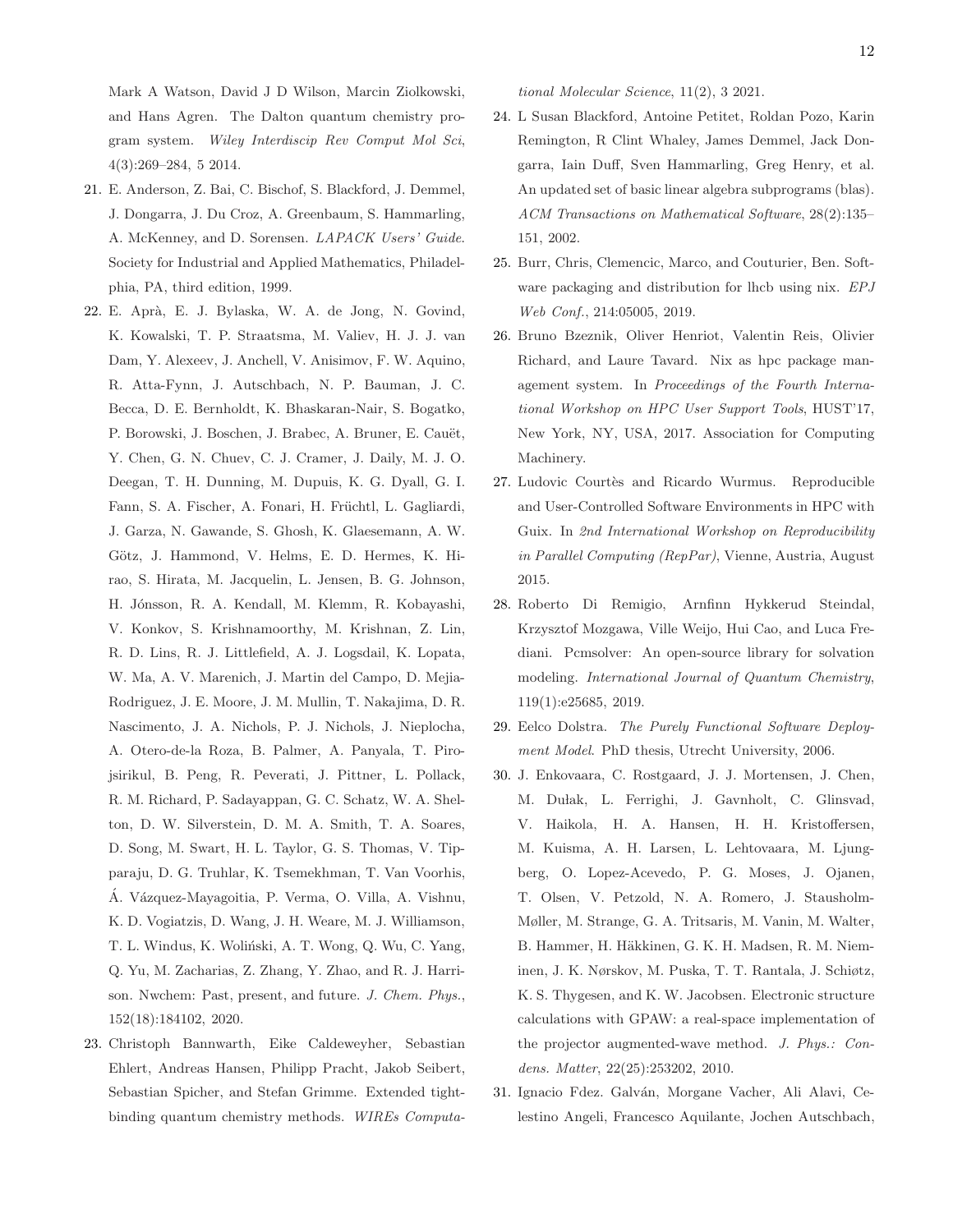Jie J. Bao, Sergey I. Bokarev, Nikolay A. Bogdanov, Rebecca K. Carlson, Liviu F. Chibotaru, Joel Creutzberg, Nike Dattani, Mickaël G. Delcey, Sijia S. Dong, Andreas Dreuw, Leon Freitag, Luis Manuel Frutos, Laura Gagliardi, Frédéric Gendron, Angelo Giussani, Leticia Gonz´alez, Gilbert Grell, Meiyuan Guo, Chad E. Hoyer, Marcus Johansson, Sebastian Keller, Stefan Knecht, Goran Kovačević, Erik Källman, Giovanni Li Manni, Marcus Lundberg, Yingjin Ma, Sebastian Mai, Joao Pedro Malhaldo, Per Åke Malmqvist, Philipp Marquetand, Stefanie A. Mewes, Jesper Norell, Massimo Olivucci, Markus Oppel, Quan Manh Phung, Kristine Pierloot, Felix Plasser, Markus Reiher, Andrew M. Sand, Igor Schapiro, Prachi Sharma, Christopher J. Stein, Lasse Kragh Sørensen, Donald G. Truhlar, Mihkel Ugandi, Liviu Ungur, Alessio Valentini, Steven Vancoillie, Valera Veryazov, Oskar Weser, Tomasz A. Wesołowski, Per-Olof Widmark, Sebastian Wouters, Alexander Zech, J. Patrick Zobel, and Roland Lindh. Openmolcas: From source code to insight. *J. Chem. Theo. Comput.*, 15(11):5925–5964, 2019. PMID: 31509407.

- <span id="page-12-2"></span>32. Message P Forum. Mpi: A message-passing interface standard. Technical report, USA, 1994.
- <span id="page-12-0"></span>33. M. Frigo and S.G. Johnson. The design and implementation of fftw3. *Proc. IEEE*, 93(2):216–231, 2005.
- <span id="page-12-3"></span>34. Edgar Gabriel, Graham E. Fagg, George Bosilca, Thara Angskun, Jack J. Dongarra, Jeffrey M. Squyres, Vishal Sahay, Prabhanjan Kambadur, Brian Barrett, Andrew Lumsdaine, Ralph H. Castain, David J. Daniel, Richard L. Graham, and Timothy S. Woodall. Open MPI: Goals, concept, and design of a next generation MPI implementation. In *Proceedings, 11th European PVM/MPI Users' Group Meeting*, pages 97–104, Budapest, Hungary, September 2004.
- <span id="page-12-7"></span>35. Alberto García, Nick Papior, Arsalan Akhtar, Emilio Artacho, Volker Blum, Emanuele Bosoni, Pedro Brandimarte, Mads Brandbyge, J. I. Cerdá, Fabiano Corsetti, Ram´on Cuadrado, Vladimir Dikan, Jaime Ferrer, Julian Gale, Pablo García-Fernández, V. M. García-Suárez, Sandra García, Georg Huhs, Sergio Illera, Richard Korytár, Peter Koval, Irina Lebedeva, Lin Lin, Pablo López-Tarifa, Sara G. Mayo, Stephan Mohr, Pablo Ordejón, Andrei Postnikov, Yann Pouillon, Miguel Pruneda, Roberto Rob-

les, Daniel Sánchez-Portal, Jose M. Soler, Rafi Ullah, Victor Wen-zhe Yu, and Javier Junquera. Siesta: Recent developments and applications. *The Journal of Chemical Physics*, 152(20):204108, 2020.

- <span id="page-12-6"></span>36. Paolo Giannozzi, Stefano Baroni, Nicola Bonini, Matteo Calandra, Roberto Car, Carlo Cavazzoni, Davide Ceresoli, Guido L Chiarotti, Matteo Cococcioni, Ismaila Dabo, Andrea Dal Corso, Stefano de Gironcoli, Stefano Fabris, Guido Fratesi, Ralph Gebauer, Uwe Gerstmann, Christos Gougoussis, Anton Kokalj, Michele Lazzeri, Layla Martin Samos, Nicola Marzari, Francesco Mauri, Riccardo Mazzarello, Stefano Paolini, Alfredo Pasquarello, Lorenzo Paulatto, Carlo Sbraccia, Sandro Scandolo, Gabriele Sclauzero, Ari P Seitsonen, Alexander Smogunov, Paolo Umari, and Renata M Wentzcovitch. QUANTUM ESPRESSO: a modular and open-source software project for quantum simulations of materials. *Journal of Physics: Condensed Matter*, 21(39):395502, 9 2009.
- <span id="page-12-4"></span>37. William Gropp. Mpich2: A new start for mpi implementations. In *Proceedings of the 9th European PVM/MPI Users' Group Meeting on Recent Advances in Parallel Virtual Machine and Message Passing Interface*, page 7, Berlin, Heidelberg, 2002. Springer-Verlag.
- <span id="page-12-1"></span>38. Charles R. Harris, K. Jarrod Millman, Stéfan J. van der Walt, Ralf Gommers, Pauli Virtanen, David Cournapeau, Eric Wieser, Julian Taylor, Sebastian Berg, Nathaniel J. Smith, Robert Kern, Matti Picus, Stephan Hoyer, Marten H. van Kerkwijk, Matthew Brett, Allan Haldane, Jaime Fernández del Río, Mark Wiebe, Pearu Peterson, Pierre Gérard-Marchant, Kevin Sheppard, Tyler Reddy, Warren Weckesser, Hameer Abbasi, Christoph Gohlke, and Travis E. Oliphant. Array programming with NumPy. *Nature*, 585(7825):357–362, September 2020.
- <span id="page-12-8"></span>39. William Humphrey, Andrew Dalke, and Klaus Schulten. VMD – Visual Molecular Dynamics. *Journal of Molecular Graphics*, 14:33–38, 1996.
- <span id="page-12-5"></span>40. Mihály Kállay, Péter R. Nagy, Dávid Mester, Zoltán Rolik, Gyula Samu, József Csontos, József Csóka, P. Bernát Szabó, László Gyevi Nagy, Bence Hégely, István Ladjánszki, Lóránt Szegedy, Bence Ladóczki, Klára Petrov, Máté Farkas, Pál D. Mezei, and Ádám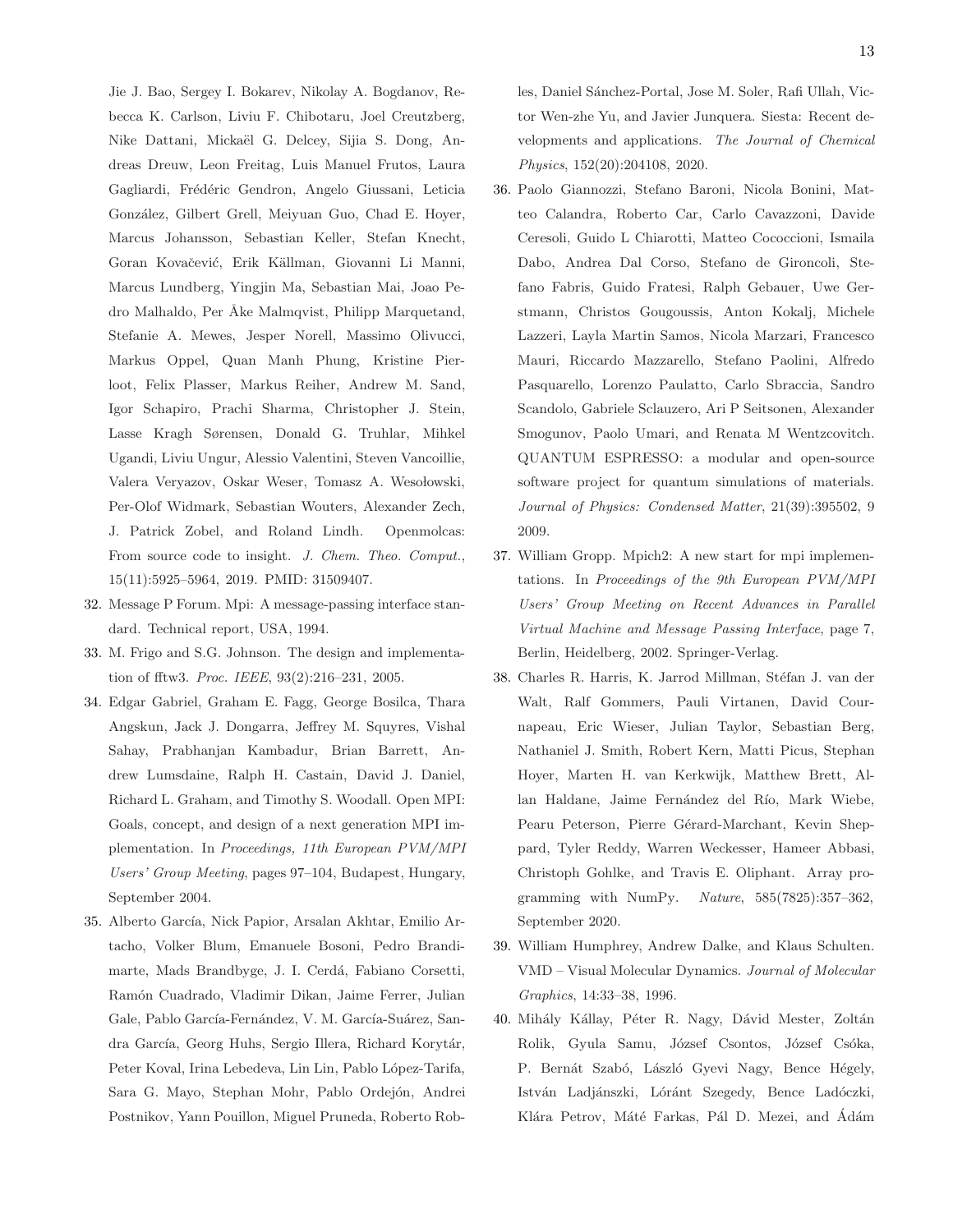Ganyecz. The MRCC program system: Accurate quantum chemistry from water to proteins. *J. Chem. Phys.*, 152(7):074107, 2 2020.

- <span id="page-13-13"></span>41. Thomas Kluyver, Benjamin Ragan-Kelley, Fernando Pérez, Brian Granger, Matthias Bussonnier, Jonathan Frederic, Kyle Kelley, Jessica Hamrick, Jason Grout, Sylvain Corlay, Paul Ivanov, Damián Avila, Safia Abdalla, and Carol Willing. Jupyter notebooks – a publishing format for reproducible computational workflows. In F. Loizides and B. Schmidt, editors, *Positioning and Power in Academic Publishing: Players, Agents and Agendas*, pages 87 – 90. IOS Press, 2016.
- <span id="page-13-2"></span>42. Gregory M. Kurtzer, Vanessa Sochat, and Michael W. Bauer. Singularity: Scientific containers for mobility of compute. *PLos ONE*, 12:e0177459, 2017.
- <span id="page-13-6"></span>43. Thomas D. Kühne, Marcella Iannuzzi, Mauro Del Ben, Vladimir V. Rybkin, Patrick Seewald, Frederick Stein, Teodoro Laino, Rustam Z. Khaliullin, Ole Schütt, Florian Schiffmann, Dorothea Golze, Jan Wilhelm, Sergey Chulkov, Mohammad Hossein Bani-Hashemian, Valéry Weber, Urban Borštnik, Mathieu Taillefumier, Alice Shoshana Jakobovits, Alfio Lazzaro, Hans Pabst, Tiziano Müller, Robert Schade, Manuel Guidon, Samuel Andermatt, Nico Holmberg, Gregory K. Schenter, Anna Hehn, Augustin Bussy, Fabian Belleflamme, Gloria Tabacchi, Andreas Glöß, Michael Lass, Iain Bethune, Christopher J. Mundy, Christian Plessl, Matt Watkins, Joost VandeVondele, Matthias Krack, and Jürg Hutter. Cp2k: An electronic structure and molecular dynamics software package - quickstep: Efficient and accurate electronic structure calculations. *J. Chem. Phys.*, 152(19):194103, 2020.
- <span id="page-13-10"></span>44. Sebastian Mai, Martin Richter, Moritz Heindl, Maximilian F. S. J. Menger, Andrew Atkins, Matthias Ruckenbauer, Felix Plasser, Lea Maria Ibele, Simon Kropf, Markus Oppel, Philipp Marquetand, and Leticia González. Sharc2.1: Surface hopping including arbitrary couplings — program package for non-adiabatic dynamics. sharc-md.org, 2019.
- <span id="page-13-3"></span>45. Devin A. Matthews, Lan Cheng, Michael E. Harding, Filippo Lipparini, Stella Stopkowicz, Thomas-C. Jagau, Péter G. Szalay, Jürgen Gauss, and John F. Stanton. Coupled-cluster techniques for computational chemistry:

The CFOUR program package. *The Journal of Chemical Physics*, 152(21):214108, 6 2020.

- <span id="page-13-1"></span>46. Dirk Merkel. Docker: lightweight linux containers for consistent development and deployment. *Linux journal*, 2014(239):2, 2014.
- <span id="page-13-0"></span>47. Omar S. Navarro Leija, Kelly Shiptoski, Ryan G. Scott, Baojun Wang, Nicholas Renner, Ryan R. Newton, and Joseph Devietti. Reproducible containers. In *Proceedings of the Twenty-Fifth International Conference on Architectural Support for Programming Languages and Operating Systems*, ASPLOS '20, page 167–182, New York, NY, USA, 2020. Association for Computing Machinery.
- <span id="page-13-4"></span>48. Frank Neese. The ORCA program system. *Wiley Interdisciplinary Reviews: Computational Molecular Science*, 2(1):73–78, 1 2012.
- <span id="page-13-12"></span>49. Ardavan F. Oskooi, David Roundy, Mihai Ibanescu, Peter Bermel, J.D. Joannopoulos, and Steven G. Johnson. Meep: A flexible free-software package for electromagnetic simulations by the FDTD method. *Computer Physics Communications*, 181(3):687–702, 3 2010.
- <span id="page-13-5"></span>50. Dhabaleswar Panda, Hari Subramoni, Ching-Hsiang Chu, and Mohammadreza Bayatpour. The mvapich project: Transforming research into high-performance mpi library for hpc community. *Journal of Computational Science*, 52:101208, 09 2020.
- <span id="page-13-7"></span>51. Philipp Pracht, Fabian Bohle, and Stefan Grimme. Automated exploration of the low-energy chemical space with fast quantum chemical methods. *Physical Chemistry Chemical Physics*, 22(14):7169–7192, 1 2020.
- <span id="page-13-11"></span>52. Joshua A. Rackers, Zhi Wang, Chao Lu, Marie L. Laury, Louis Lagardère, Michael J. Schnieders, Jean-Philip Piquemal, Pengyu Ren, and Jay W. Ponder. Tinker 8: Software Tools for Molecular Design. *Journal of Chemical Theory and Computation*, 14(10):5273–5289, 10 2018.
- <span id="page-13-8"></span>53. Elias Rudberg, Emanuel H. Rubensson, Paweł Sałek, and Anastasia Kruchinina. Ergo: An open-source program for linear-scaling electronic structure calculations. *SoftwareX*, 7:107–111, 2018.
- <span id="page-13-9"></span>54. G. Schaftenaar and J. Molden Noordik. A pre- and postprocessing program for molecular and electronic structures. *J. Comput. Aided. Mol. Des.*, 14:123, 2000.